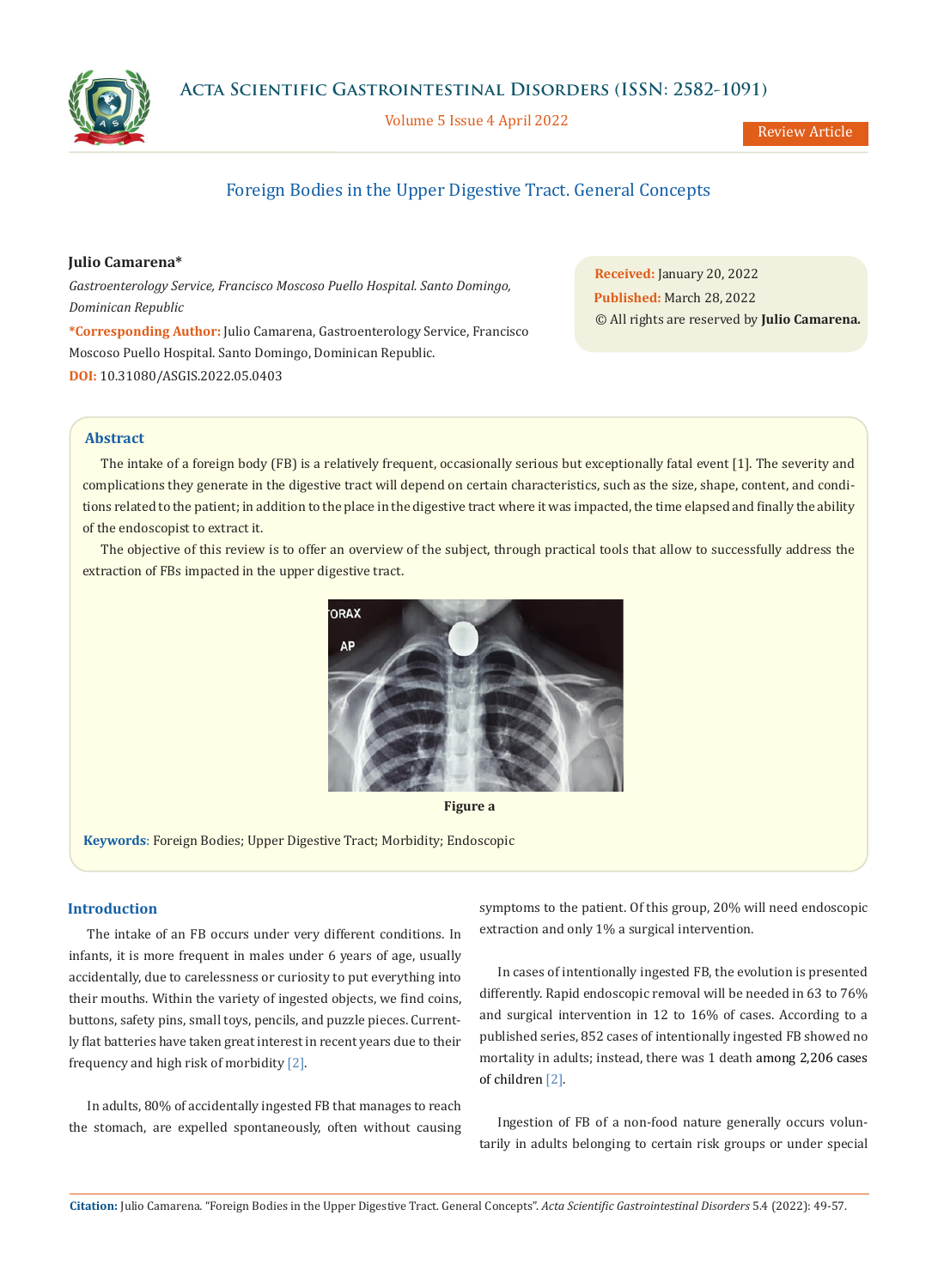conditions (deprived of liberty, mentally deficient and psychiatric). Illicit activities provide cases of great technical difficulty due to the risk of complications, such as those where we find razors, bags of cocaine, valuables such as jewelry, among others<sup>2</sup>. In these cases, there is a high risk of severity, surgical intervention, morbidity, and mortality.

In adults we can outline three large groups of accidental intakes of FB. First, food (chicken bones, fish bones and pieces of unchewed meat). A second group includes the fragments of teeth, toothbrushes, toothpicks, or wooden chopsticks; and finally, a third group corresponds to items related to various activities such as pins, head skewers, screws, nails, and earrings [3].

## **Clinical manifestations**

The first clinical manifestation after the passage of an FB through the aero-digestive tract could be an access of cough of sudden onset, as a protective reflex of the airways. The patient may manifest the sensation of choking, dyspnea, acute respiratory distress, and abnormal breath sounds. If the object is large enough to completely obstruct the airways and if these are not freed and resuscitation maneuvers are not performed quickly, the person may die from asphyxiation.

The passage of an FB into the digestive tract occurs asymptomatically in most cases. If it stops in the esophagus, clinical manifestations such as hypersalivation, vomiting, dysphagia-odynophagia or retro sternal pain frequently appear. The existence of pain and crepitus on palpation of the neck, abdominal pain, and eventually peritoneal signs, make us think of an esophageal perforation, in some segment of the gastric cavity or in the small intestine.

In the medical history it is important to determine the time elapsed after the intake of the FB, the amount, and its characteristics, as well as the presence of food or medicines that may modify the digestive peristalsis or hinder the identification and extraction.

#### **Diagnosis**

An FB in the upper digestive tract should be suspected when stated by the patient himself, or his family, in cases of minors. It is investigated in cases of acute dysphagia, changes in eating habits in infants, as well as the preference for a liquid diet, rejecting solid foods. In addition, the presence of breath sounds or changes in a child's voice pitch without an obvious explanation.

A simple chest and abdomen x-ray should be performed systematically in two planes: frontal and lateral, including the neck, especially if the discomfort is referred to the upper part of the chest. X-rays make it easy to detect radiopaque foreign bodies, but not transparent plastic, wooden or radio transparent objects.

Video endoscopy is performed in all cases where the ingestion of an FB is suspected and in the face of persistent esophageal symptoms even with the negativity of radiological studies [2]. This can confirm its presence and precise location, detect any pre-existing lesion or disease on the digestive mucosa that obstructs the passage, the lesions produced by the FB on the mucosa and finally, it is the ideal procedure for extraction under direct vision.

The FB passing into the esophagus may be stopped in one of its three zones of physiological narrowing, located in the upper third below the cricopharyngeal muscle, in the aortic arch and a few centimeters above the diaphragm.

Clogging elsewhere should lead to suspicion of a pre-existing esophageal disease such as peptic stenosis, neoplastic or eosinophilic esophagitis. Once in the stomach, 90 or 95% of the FB passes without producing gastrointestinal symptoms and can be eliminated by feces without posing a risk to the patient.

# **Indications of endoscopic extraction of ES in the gastrointestinal tract**

There are FB that can transit the digestive tract without causing inconvenience and be eliminated by feces spontaneously. These are those of small size, rounded shape, non-cutting, and whose content is not toxic.

Endoscopic extraction [3] is recommended in the following cases

All those located in the esophagus.

Those located in the stomach and duodenum

- If they are sharp or pointed.
- If they are more than 4 cm in length.
- If they are more than 2 cm wide.

• If they contain caustic substances. If they are stuck

- After 3 weeks in the stomach.
- After a week in the duodenum.

50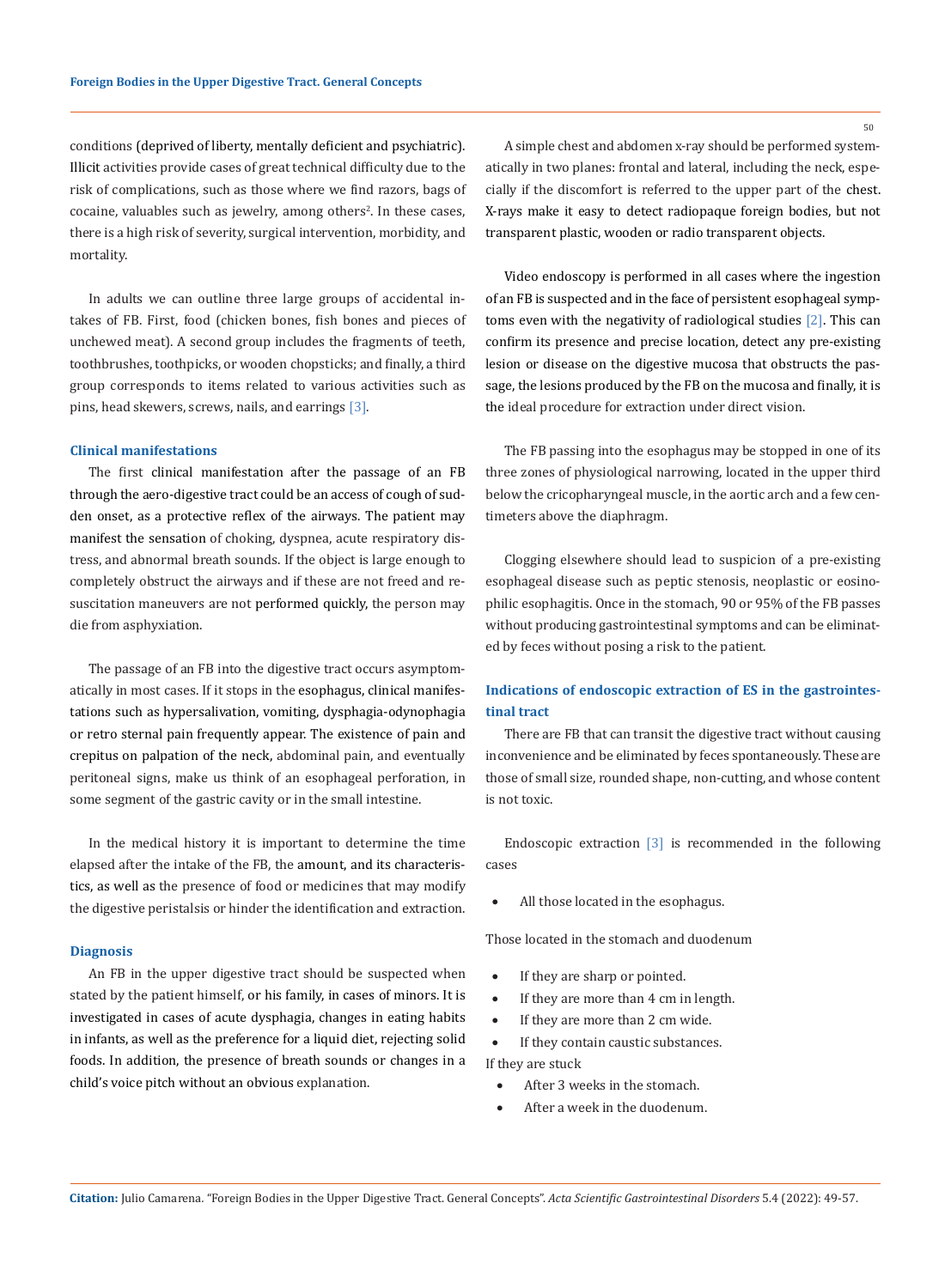### **When to extract FB?**

Choosing a right the time and place to extract an FB represents an important decision. Those that obstruct the airways and esophagus represent an emergency, such as the pointed, flat batteries and those that are accompanied by symptoms. Non-obstructive, roundshaped or located in the gastric cavity can wait and be removed afterwards. Those who have more than 48 hours in the stomach, of small size and who do not produce symptoms, are not an emergency. A patient at risk of complications should be hospitalized until the extraction is performed. It is useful and timely to integrate an interdisciplinary team that includes surgeons, anesthesiologists, and otolaryngologists.

Before starting the extraction, a specific strategy should be established that considers the age of the patient, the context, the comorbidities, the time of the last intake, as well as the shape and size of the FB. Likewise, an object like the one ingested must be present to be tested with the available extraction devices and choose the one that offers the greatest firmness, security and stability when extracting the FB in the opposite direction by sphincters and anatomical structures. Having recent radiological information is key, especially if a long time has passed since ingestion, due to the risk of migration due to peristalsis in the distal direction beyond the reach of our instruments [4].

The place where the endoscopic procedure is performed should be the one that offers the greatest safety for the patient and has instruments for respiratory support and pulmonary ventilation. It can be an operating room or even in the endoscopy unit, depending on our physical conditions. In cases of infants and preschoolers, endoscopy should be performed in the operating room with sedation and endotracheal intubation. During the procedure it is highly advisable to have a trained anesthesiologist and a team of experienced technical assistants, together with the endoscopist.

The patient and family members should be informed of the options, risks, and strategy we are going to follow, and their informed consent should be obtained.

Foreign body (earring) in gastric cavity, a 3-year-old girl. Extraction by endoscopy, under general anesthesia.

#### **Devices for endoscopic removal of a FB**

There is a wide range of devices on the market that help perform FB extraction with the least damage to digestive structures.

These can be protective devices: such as those on tubes, caps and baskets [5]; and those that allow to hold it, such as special tweezers (mouse, crocodile, tripod, bipod, etc.). The choice in each type will depend on the characteristics and location of the FB in the digestive tract, in addition to the risks and difficulties of its extraction. It is advisable to have all endoscopic devices for extraction and protection at the place and time of endoscopy [4].

### **When not to extract FB?**

Letting an FB progress in the digestive tract until it is expelled in the feces is a decision that requires individualizing each case. If there is that possibility without the risk of getting stuck in a sphincter or some area of narrowness, we must indicate a normal diet rich in fiber and plenty of water. Progression through the digestive tract should be documented by radiological imaging. Finally, it is necessary to sift the feces to locate it and check its output  $[6]$ .

It is imperative to know the exact size and characteristics of the FB, age of the patient, history of previous lesions of the digestive tract, intake of food or drugs that modify the paresthesia. In cases of sharp FB, the use of laxatives is prohibited because of the risk of perforation by increasing intestinal motility.

## **Complications**

FB lodged in the upper digestive tract can lead to complications due to the characteristics of its shape and content, the time elapsed after ingestion, the place where it got stuck, the age and comorbidities of the patient [7].

A complete physical examination and x-ray or tomography imaging methods help to diagnose complications early and to define a safe strategy for endoscopic or surgical extraction.

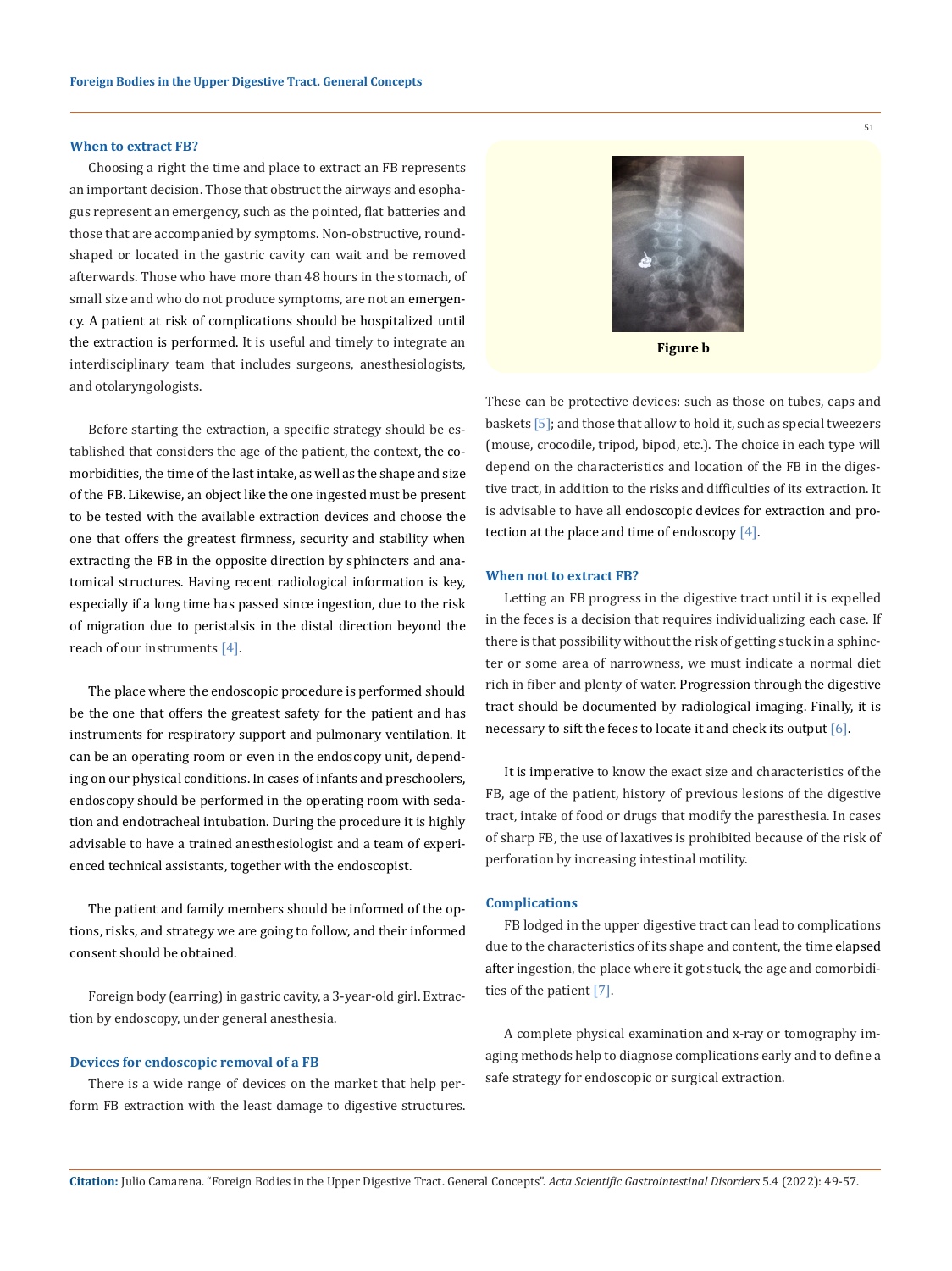Before attempting endoscopic extraction, it is necessary to identify signs of perforation, tears of the digestive wall (especially in the esophagus and duodenum), subcutaneous emphysema, abscesses, or an acute abdomen. Pain, subcutaneous crackles, and fever are frequent symptoms of a perforation  $[4]$ .

X-rays of the thorax and abdomen are important for identifying signs of perforation, such as subdiaphragmatic, mediastinal, or subcutaneous.

Pointed, sharp, irregular, large, toxic content or dental prostheses located in the esophagus that require difficult extraction and the use of different instruments, make up the cases where mucous tears, hemorrhages and perforations are observed. If these complications are not noticed quickly, they can evolve to conditions of high morbidity and mortality such as abscesses, mediastinitis, aero-digestive fistulas and fibrosis [8].

Finally, after a laborious, long, and difficult extraction, we must keep the patient under observation for 12 or 24 hours. Often, an endoscopic or imaging review is necessary, especially if we have the doubt of a complication.

#### **Types of FB**

The form and content of the FB determines the possibility of impacting the digestive tract, the evolution, complications, and conditions of its extraction.

## **Pointed objects**

These constitute a serious risk of perforation, which occurs in almost 33% of cases. Chicken bones, fish bones, pins and toothpicks are particularly dangerous. Perforation is observed in the oropharynx, esophagus, the loop in the 'C' of the duodenum, the Treitz ligament, the terminal ileum, the ileocecal valve, and the sigmoid colon.

Animal studies have shown that the intestine can dilate in response to mucosal contact and a pointed object. This relaxation, combined with the axial flow in the light, tends to rotate pointed objects by placing the tip in a proximal direction, which would decrease in some cases the risk of perforation [3].

As a general guideline, in infants and preschoolers pass spontaneously pointed objects less than 2.5 cm in length. Adolescents and adults can tolerate the passage of objects up to 5 cm long.

## **Round objects**

In a general sense, round objects are the least dangerous, if they pass directly into the upper esophagus. There is a high risk of dyspnea and death from asphyxiation if they go into the upper airways if they are not removed quickly.

If their size does not exceed 3 to 4 cm long, they travel through the digestive tract and are eliminated spontaneously in the feces. Imaging studies can tell us the exact place where it has stopped, such as the natural strictures and narrowings of the esophagus, pylorus and ileo-cecal valve. The impossibility of removing them by endoscopy indicates surgical intervention [3].

# **Coins**

Because of their size and shape, coins can obstruct the airways and digestive tracts, causing choking or dysphagia, respectively. They are common in infants and preschoolers. They are easily identified by x-rays.

Small coins with a diameter of less than 2 cm could pass through the pylorus, transit the small intestine to reach the colon and be expelled in the feces. The presence of abdominal distension and colic-like pain would indicate a possible impaction in the ileus-cecal valve, so it is necessary to perform x-rays every 24 to 48 hours to be able to decide on an eventual surgical intervention.

As a rule, all coins that impact the esophagus, that remain 24 hours in the stomach and those with a diameter greater than 3 cm should be extracted. They can be removed with endoscopic instruments such as mouse bite type tweezers, since they usually have an overhead edge. A polyp basket can also be useful for extraction [7].

Its endoscopic extraction should be performed in conditions of maximum safety, with the assistance of anesthesia and endotracheal intubation, and preferably in the operating room. In this way, they are prevented from passing into the airways when passing through the upper esophageal sphincter.

## **Flat batteries**

These coin-like batteries, although relatively small, are a very serious emerging problem. They are frequently used in toys and everyday objects in the home [9].

Depending on the chemical composition, the batteries are made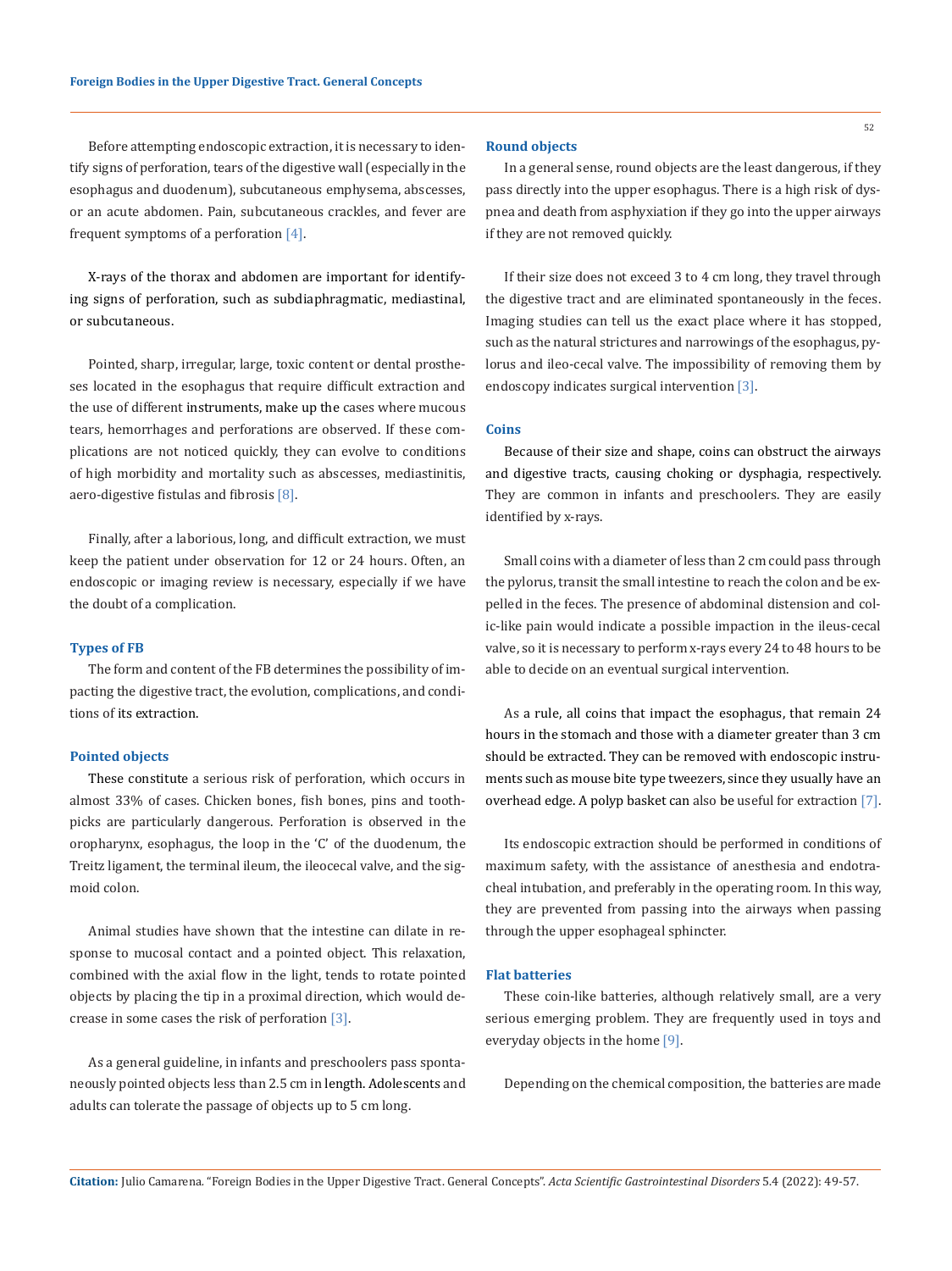up of four main components: Mercury, Silver, Manganese or Lithium oxide, all dissolved in a solution of Potassium or Sodium hydroxide at 20 - 45%.

After contact with the digestive mucosa, a degradation of the metal structure of the battery with output of its alkaline content occurs, which produces direct chemical lesions due to corrosion, necrosis, and low voltage electrical burn [9-11].

In a contact time of 1 hour the mucosa may have erythema, congestion, and necrosis. A perforation of the wall of the digestive tract is observed within the next 4 hours. Finally, these lesions can evolve to the creation of trachea-esophageal and enteral fistulas, perforations of the wall, and a stenosis could be established between 3 to 14 days. Although mortality is low, delayed diagnosis is a factor in complications and fatal injuries [4].



**Figure c**

Intestinal perforation due to the ingestion of a flat battery 20 hours earlier in a 6-year-old child.

A simple x-ray of the abdomen can differentiate a flat battery from a coin by the presence of a concentric opaque radius halo typical of batteries, in addition to its location.

Batteries should be removed urgently if they are within reach of the endoscope. Mouse bite tweezers and polyp baskets are very useful. If they have progressed to the small intestine and there are no signs of perforation, a laxative would help speed up the bowel movement and be recovered in the colon.

#### **Magnets**

The ingestion of pieces of magnets, frequent in children, produces an attraction between the intestinal loops with the possibility of creating fistulas and perforations. Its removal should be immediate, in some cases with the help of enteroscopes. In cases of documenting the existence of a single small, magnetized piece, its spontaneous exit can be allowed, if the age of the patient allows it [12].

## **Meat and food**

The impact of meat on the esophagus is generally observed in adolescents and older adults, the latter with teeth problems or esophageal stenosis [6].

Sausages, meats with "clods" and bones can often obstruct the esophagus. The place of impact is the lower third of the esophagus, especially if there are stenosis of organic or peptic origin.

When the patient has few symptoms, a few hours can be waited to allow gastric emptying of food and establish the most appropriate strategy for its extraction. A chest x-ray that includes the neck in anteroposterior and lateral incidence is very useful to identify the place and presence of bones. We may then need mild sedation until a tracheal intubation is performed in the operating room with the support of an anesthesiologist if it is required.

A pushing maneuver can be used to bring the meat FB stuck to the stomach and allow its digestion. In case of larger pieces or presence of esophageal stenosis, it is necessary to remove through the mouth. For the latter, adapted instruments are used to be able to grasp the meat as a whole, without destroying it into pieces, and facilitate its extraction. A protective tube envelope is very useful if we decide to extract by pieces and reduces the risk of injuring the upper digestive tract.

After removing the meat, the esophageal mucosa should be checked to rule out underlying obstructive or inflammatory lesions and those produced by the instruments used in the extraction [3].

The presence of bones hinders their mobilization, and they add a risk of perforation. The bones must be removed axially, either fastened with mouse bite tweezers or by polypectomy loops so as not to produce further damage. The areas of greater resistance such as tendons or aponeurosis, represent safe areas to insert bipod tweezers of great apprehension capacity and greater tensile force. Proteolytic enzymes should not be administered with the aim of reducing the size by dissolution or digestion, as it would increase the risk of enzymatic aggression to the injured esophageal wall.

Fishbones are very common in adults. They are usually located in the proximal segments of the hypopharynx, larynx, esophagus

53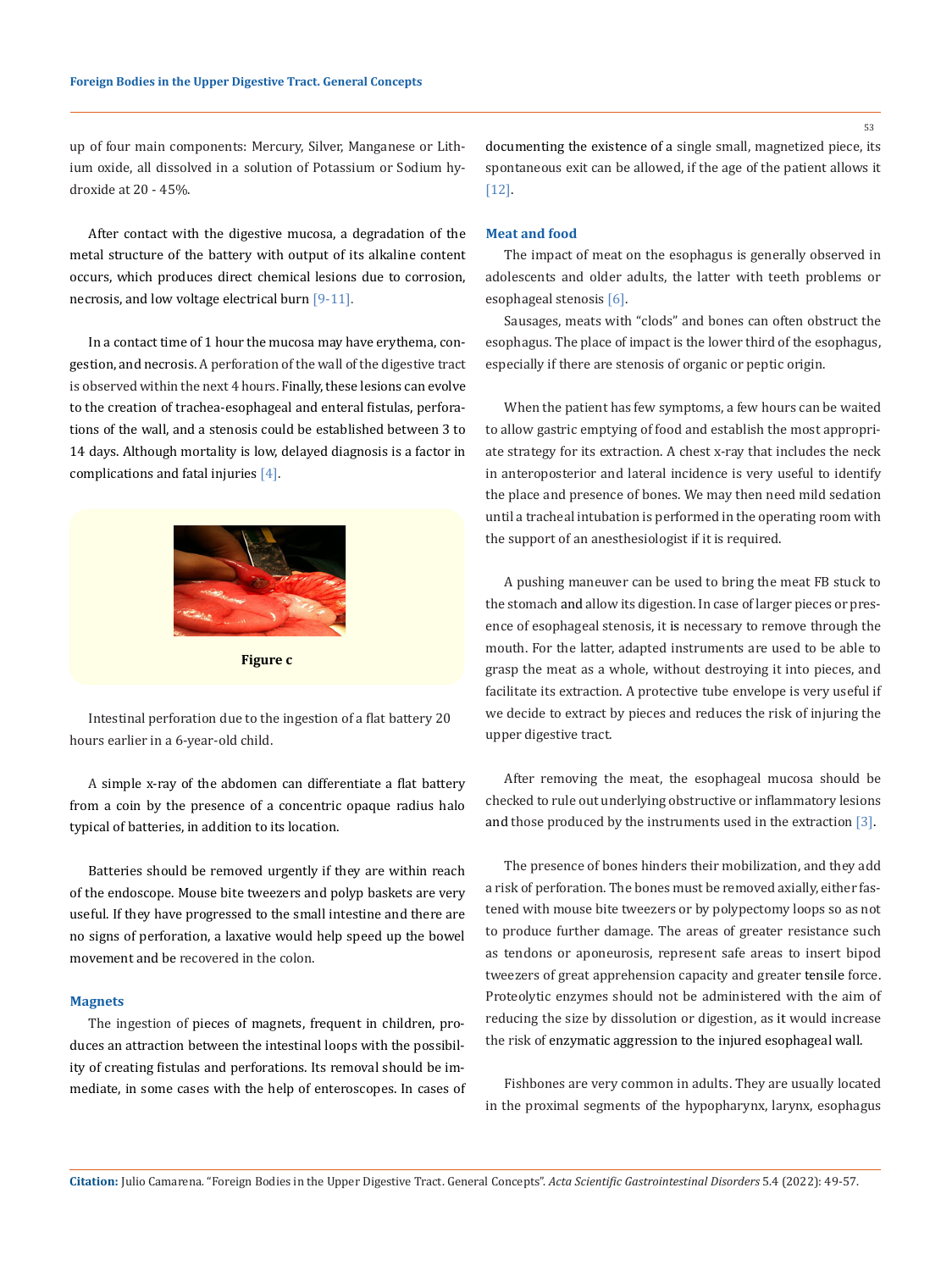and exceptionally in the stomach, so initially it is the otolaryngologists should try to remove them before an endoscopist.

Many times, during endoscopy only a whitish spot is noticed in the mucosa, which corresponds to the proximal -not sharp- end of the fishbone. The persistence for a few days of a fishbone in the digestive wall can favor the development of small abscesses, localized pain, dysphonia, and high dysphagia-odynophagia. In many cases the discomfort in the throat can be secondary to a small wound produced by the passage of the sharp tip of the fishbone along with the food bolus, so it is frequent that during the endoscopy we cannot find it.

## **Dental prosthesis**

The passage of dental prosthesis into the digestive tract occurs when eating or sleeping. There is a great risk of impact or lesion of the esophagus by the metal "hooks" that they usually have.

These are of variable size and often pink in color, which could make it difficult to identify, especially when there is food in the gastric cavity.

They are usually located in the esophagus, producing dysphagia to solids, neck pain and in severe cases subcutaneous crackling when they have perforated the esophageal wall. Its extraction is associated with great morbidity, requiring diverse instruments and great skill. Its removal is not without complications such as tears of the wall when mobilizing the prosthesis, stenosis and in some cases, a temporary tracheostomy.

#### **Bezoars**

A bezoar is a compact accumulation of undigested material that cannot leave the stomach. They are of different compositions: hairs, vegetables, medicines, etc. They can occur at any age -often in patients with behavioral disorders- with abnormal gastric emptying and after gastric surgeries. Most are asymptomatic, others produce dyspepsia, abdominal pain, bloating, anorexia, early satiety, and weight loss. Imaging methods makes the doctors suspect the diagnosis, and endoscopy confirms it.

Depending on their composition, some can be dissolved by chemicals; others need removal by endoscopy, indicated in patients who have large, non-dissolving bezoars and with significant symptoms. To allow their expulsion or extraction, bezoars can be

broken by fragmentation with tweezers, wire loop, water jet, coagulation with argon plasma or even laser. When they cannot be fragmented or removed, a surgical gastrostomy is necessary [3].

# **Iatrogenic foreign bodies**

We refer as iatrogenic FB to objects introduced into the upper digestive tract during a medical procedure with a diagnostic or therapeutic goal, which could then be removed endoscopically.

#### **Intragastric balloons**

They are spherical biocompatible silicone devices temporarily introduced into the gastric cavity as a method to reduce intake. They have a diameter of approximately 11 cm and a volume of 500 to 700 ml. of solution.

Its introduction is relatively easy, but the extraction can be complicated, and some models of balloons need special instruments such as "bipod" tweezers and puncture-aspiration needles, specially designed for that purpose, in addition to skills and experience of the endoscopist. They should be removed between 6 to 12 months after placement; in cases of non-tolerance; deflation of the balloon, in cases of an emergency due to abdominal trauma; surgeries, pregnancies or any event that requires it.

Its extraction is more difficult due to the presence of food remains in the gastric cavity, the deterioration of the walls of the balloon, and the use of an inadequate technique during its extraction. In many cases the instruments cannot hold with sufficient force for extraction through the cardia and esophagus and can break into pieces injuring the esophageal mucosa [4]. If it stays in the stomach much longer than set by the manufacturer, it can deflate and be expelled in the stool.

## **Esophageal-pyloric prostheses**

Digestive stents are used to treat multiple non-surgical esophago-gastric conditions, especially in neoplastic processes, with symptoms of digestive obstruction demonstrating efficacy as a palliative treatment by reducing symptoms, reducing morbidity, allowing oral intake and finally, avoiding malnutrition in patients [13].

The migration of the prosthesis is more frequent with self-expanding prostheses, since in them only the proximal portion is the one that is anchored, not so the distal end that remains free in the

54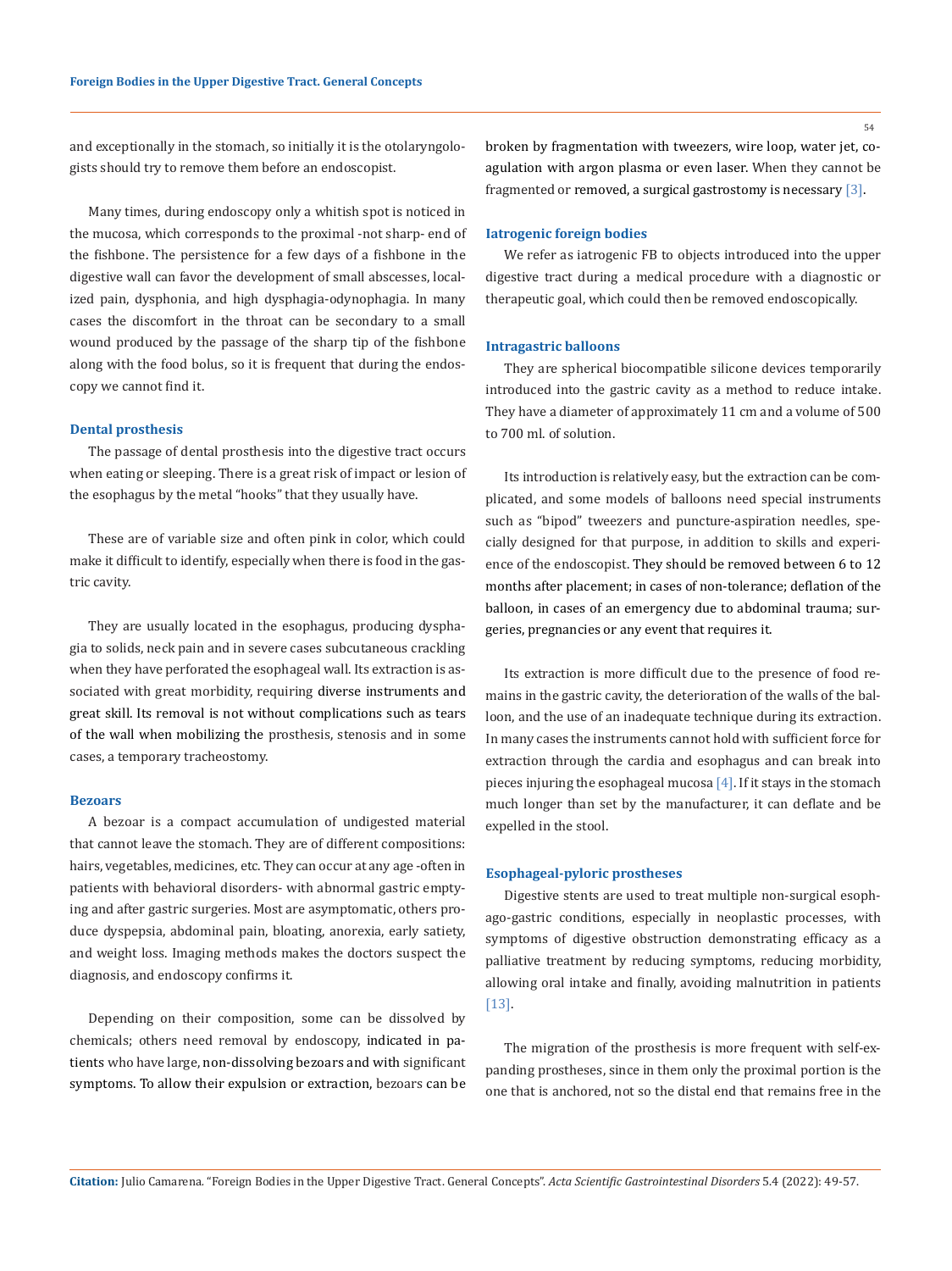gastric cavity. The recovery of a migrated prosthesis is not always easy, so it is often abandoned in the gastric cavity and a new prosthesis is placed where the previous one used to be.

Distal migration of esophageal stents is frequent, especially "covers". The presence of dysphagia-aphagia-odynophagia, in a patient with an esophageal prosthesis makes suspect this complication, which we must confirm with radiological studies; and then by endoscopy perform its relocation, if this is done early. The growth of the tumor lesion or the clinical condition of the patient makes it difficult to mobilize. Most of these prostheses have a thread at their proximal end that helps us reduce their diameter, remove it, or simply reposition it. A hemostatic clip would help keep it in the proper position.

#### **Endoscopic capsule**

It is a non-reusable device with a size of 25 x 11 mm in diameter, which has a built-in miniature color video camera and a light source that transmits images to sensors located on the abdominal wall; and there to a Holter type registrar. The main utility of capsule endoscopy is the study of the small intestine, although new uses in the study of the esophagus, stomach and colon are being published.

The main complication of capsule endoscopy is its retention in the small intestine, defined as its permanence of the device in the gastrointestinal tract for more than 2 weeks 18. The retention rate is 1-5% depending on whether the indication is the study of a hemorrhage of dark origin or if it is a suspicion of Crohn's disease. No case of retention has been described in normal subjects [14-16].

Usually, the retention of the capsule does not produce symptoms, but in case it occurs, its removal is indicated endoscopically or preferably surgically. If you are in an accessible location, a double balloon enteroscope can help with its removal.

#### **Bags of cocaine**

These are cases that, in general, are under the responsibility of the judicial authorities. Normally the diagnosis is established by radiological images; endoscopy is a means of confirming its presence.

The material of cocaine bags is normally latex. These are ingested by mouth and then expelled in the stool. Endoscopic removal should not be attempted due to the risk of rupture and spillage of the contents in the gastric cavity, with fatal consequences [2]. It should be expected to be removed by "natural" means or surgical extraction if there is a risk of rupture.

#### **Conclusion**

An FB in the digestive tract is a major challenge for the endoscopist. It is a procedure that must be well planned and performed with the greatest safety for the patient.

Deciding which FB should be removed by endoscopy, by surgery, and which can continue along the digestive tract represents the first challenge the endoscopist must determine.

Removing a FB from the digestive tract requires knowledge of the anatomy of the aero-digestive cavities. It also requires having the necessary endoscopic instruments, the special skills, as well as the ability to respond to the diversity of eventualities and complications.

We must assess the risks and benefits of extraction and minimize the possible sequelae. Additionally, have recent radiological information before the patient undergoes the extraction procedure. Have at hand the necessary instruments and have all the necessary resources such as anesthesia with tracheal endo intubation in cases of children and non-cooperative patients. Inform the patient and family members about the risks, possible options and strategy to be followed and finally, obtain their informed consent.

In cases of locations not accessible with instruments, complication, or inexperience, it is recommended to refer to a higher care center or a surgeon.

# **Bibliography**

- 1. Panieri E and Bass OH. "The management of ingested foreign in bodies in children -a review of 663 cases". *European Journal of Emergency Medicine* 2 (1995): 83-87.
- 2. Palta R., *et al*[. "Foreign-body ingestion: characteristics and](https://pubmed.ncbi.nlm.nih.gov/19019363/) [outcomes in a lower socioeconomic population. With pre](https://pubmed.ncbi.nlm.nih.gov/19019363/)[dominantly intentional ingestion".](https://pubmed.ncbi.nlm.nih.gov/19019363/) *Gastrointestinal Endoscopy*  [69 \(2009\): 426-433.](https://pubmed.ncbi.nlm.nih.gov/19019363/)
- 3. [ASGE Guideline. "Management of ingested foreign bodies and](https://pubmed.ncbi.nlm.nih.gov/21628009/) food impactations. *[Endoscopia Gastrointestinal](https://pubmed.ncbi.nlm.nih.gov/21628009/)* 73.6 (2011): [1085.](https://pubmed.ncbi.nlm.nih.gov/21628009/)
- 4. Camarena J. "Foreign Bodies in the upper digestive tract. General concepts and experience of endoscopic handling". Conference. Pan American Congress of Gastroenterology. AIGE. Cartagena (2016).

**Citation:** Julio Camarena*.* "Foreign Bodies in the Upper Digestive Tract. General Concepts". *Acta Scientific Gastrointestinal Disorders* 5.4 (2022): 49-57.